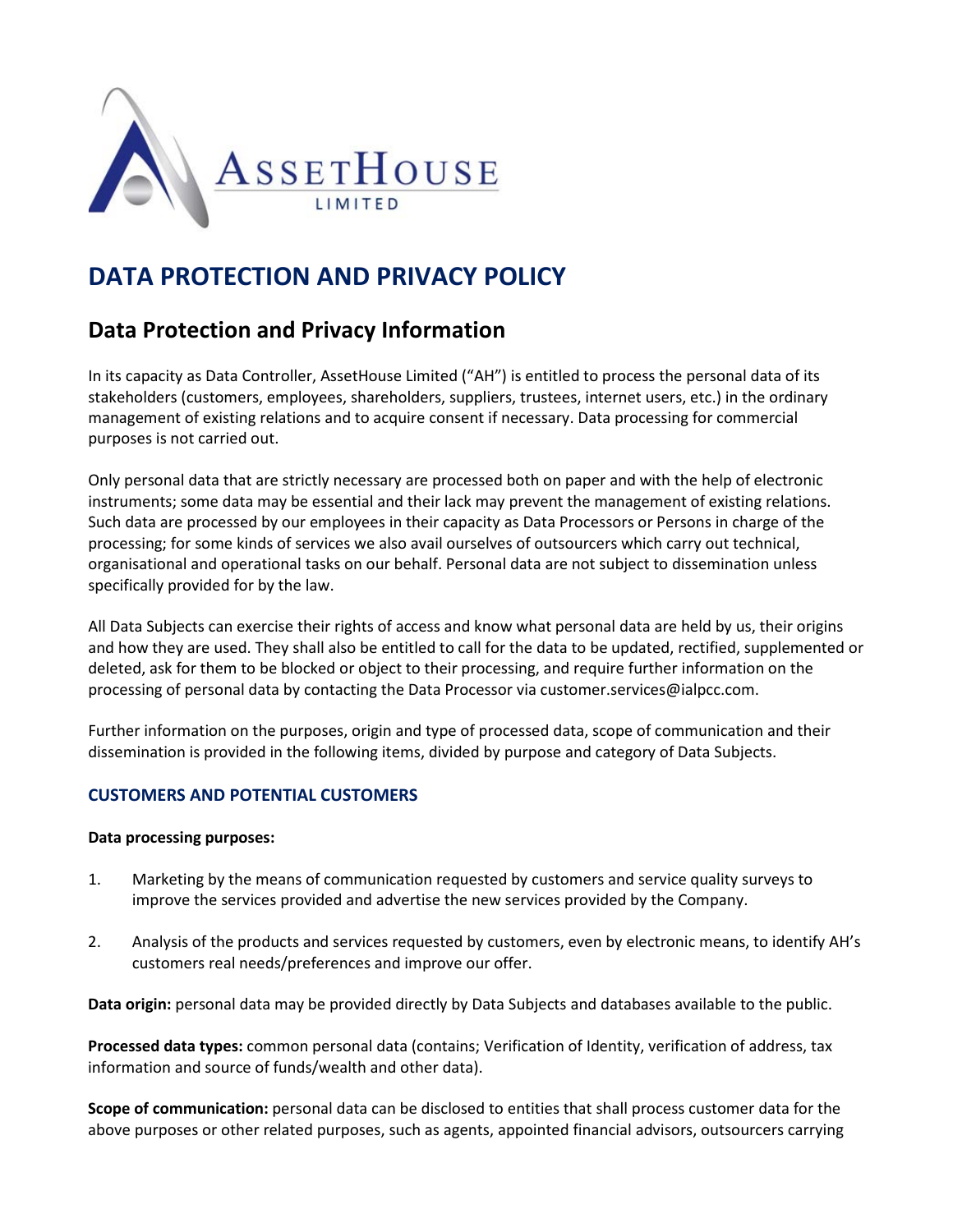out IT, computerised, administrative, tax authorities, regulators, governmental institutions and auditing services.

**Scope of dissemination:** The Company does not disseminate any personal data on its customers unless required by law.

Data Subjects are free to authorise the Company to process personal data for advertising purposes related to the Company, as well as to indicate the means of distance communication by which they prefer to be contacted (see point 1).

In addition, Data Subjects may authorise the Company to carry out the analysis of the products and services required, even by electronic means, to identify their real needs/preferences and improve the Company's offer (see point 2).

#### **POLICYHOLDERS/INSURED PARTIES/BENEFICIARIES/FINANCIAL ADVISORS**

**Data processing purposes:** to ensure the management of Life and Non-life insurance services, with particular reference to the establishment and drawing up of insurance and pension contracts, premium income, claim settlement or payment of insurance benefits, reinsurance, prevention and detection of insurance frauds and relevant legal proceedings, establishment exercise and protection of insurer's rights, fulfilment of specific legal and contractual obligations, internal audit and management, statistical activities.

**Data origin:** personal data may be provided directly by Data Subjects, their appointed financial advisors or other entities (e.g. individual or collective policyholders providing insured parties' and/or beneficiaries' personal data).

**Processed data types:** common personal (includes corporate) data (contains; Verification of Identity, verification of address, tax information and source of funds/wealth and other data), and sensitive and judicial data only when strictly necessary.

**Scope of communication:** personal data can be disclosed to entities belonging to the "insurance chain" (such as agents, financial advisors, insurance brokers, trustees, banks, stockbrokers and other channels negotiating insurance contracts; insurers, reinsurers, pension funds, actuaries, lawyers and medical officers, technical consultants, insurance adjusters, healthcare facilities, claim settlement companies and other service providers, AH Group Companies and outsourcers providing contract management services and IT, computerised, financial, administrative, archiving, mail management and auditing services, as well as companies specialised in market research and services quality surveys; entities related to the insurance sector (policyholders, insured parties, members, people who have their interest noted), insurers, reinsurers, trade associations and association bodies for which data communication is functional to provide the above services and to protect the rights of the insurance industry, institutional and public bodies to which data must be disclosed by law (available on request from AH).

**Scope of dissemination:** the Company does not disseminate any personal data unless required by law.

### **DIRECTORS AND INTERNAL AUDITORS**

**Data processing purposes:** to ensure the administrative and accounting management of existing relations and to fulfil any other obligations under contractual, regulatory and legislative, or provided by data protection and control Bodies and/or Authorities.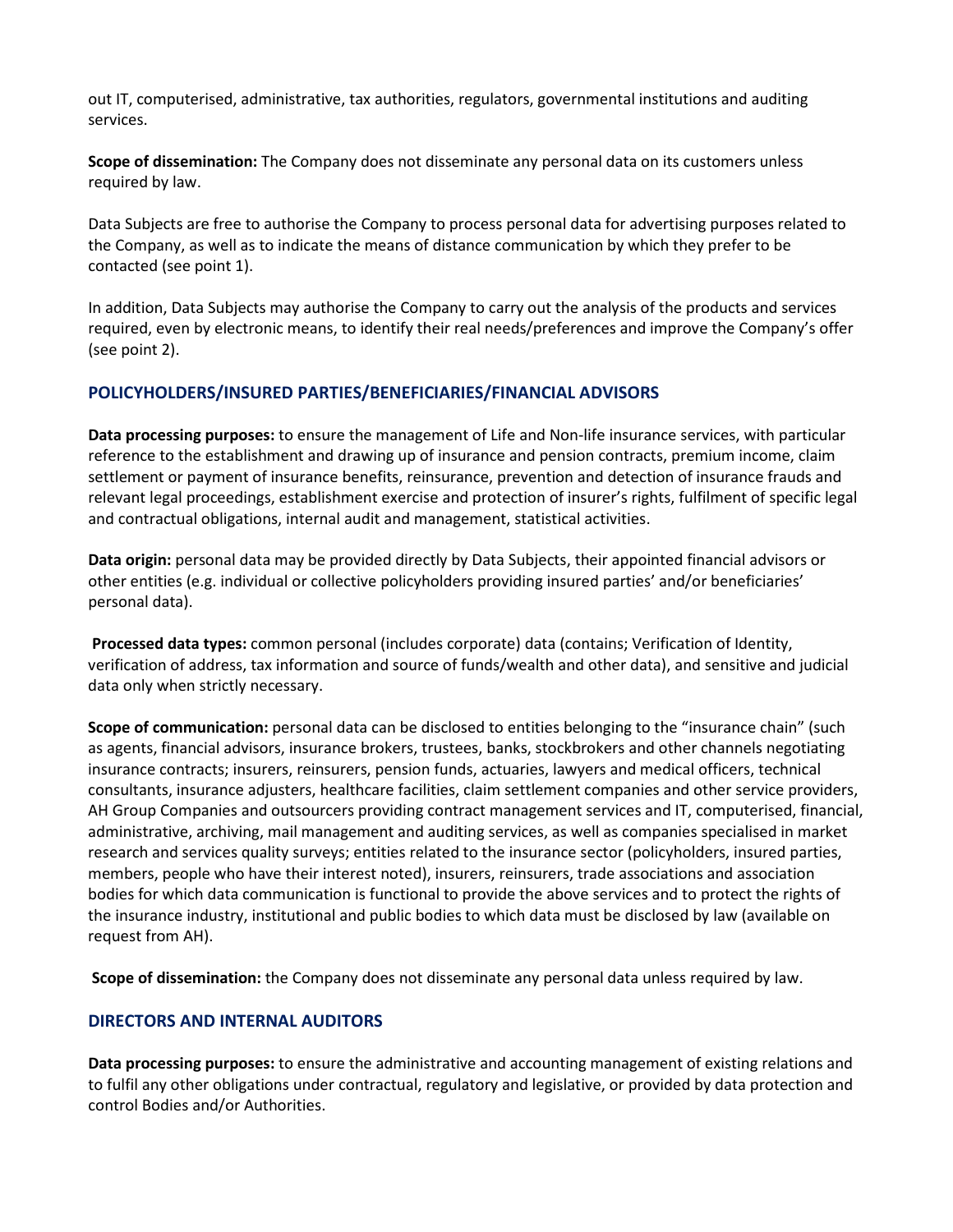**Data origin:** common personal data (contains; Verification of Identity, verification of address and tax information and other data).

**Processed data types:** Verification of Identity, verification of address and tax information.

**Scope of communication:** personal data can be communicated to AH Group companies and to other outsourcers carrying out IT, computerised, financial, Anti Money Laundering, administrative, archiving, mail printing, incoming and outgoing mail sorting and auditing services on the Company's behalf. It is also mandatory to communicate data to other public entities such as the Mauritius Revenue Authority, the Mauritius Data Protection Office, the US Internal Revenue Service's Foreign Account Tax Compliance Act (FATCA) and the Mauritius Financial Services Commission.

**Scope of dissemination:** personal data may be disseminated in fulfilment of obligations under regulations and legislation, or upon request of data protection and control Bodies and/or Authorities.

#### **SHAREHOLDERS**

**Data processing purposes:** to manage - also from an administrative viewpoint - the relation resulting from the purchase and/or subscription of the Company's shares and to fulfil any other obligations under regulations and legislation, or provided by data protection and control Bodies and/or Authorities.

**Data origin:** personal data may be provided directly by Data Subjects or other entities (e.g. custodian banks).

**Processed data types:** common personal data (contains; Verification of Identity, verification of address and tax information and other data).

**Scope of communication:** personal data can be communicated to the AH Group companies and to other outsourcers carrying out IT, computerised, financial, Anti Money Laundering, administrative, archiving, mail printing, incoming and outgoing mail sorting, auditing and meeting management services on the Company's behalf. Data communication is also mandatory to public entities such as data protection and control Bodies and/or Authorities, Financial Administration and Judicial Authority.

**Scope of dissemination:** personal data may be disseminated in fulfilment of an obligation under regulations and legislation, or upon request of data protection and control Bodies and/or Authorities.

#### **INTERNET USERS AND COOKIES**

**Data processing purposes:** ensure the proper functioning of the website, improve customers and potential customers' browsing experience and provide customers with a service in line with their preferences. AH does not use cookies for commercial profiling.

**Data origin:** passive collection of the internet Users' information (cookies) stored in their browsers.

**Processed data types:** common personal data (cookies belonging to the websites' Data Controller or third party).

**Scope of communication:** cookies stored in users' terminal are used directly by the Data Controller of the website and by Data Controllers of third party's websites that have installed them for the same purposes listed above or other related purposes.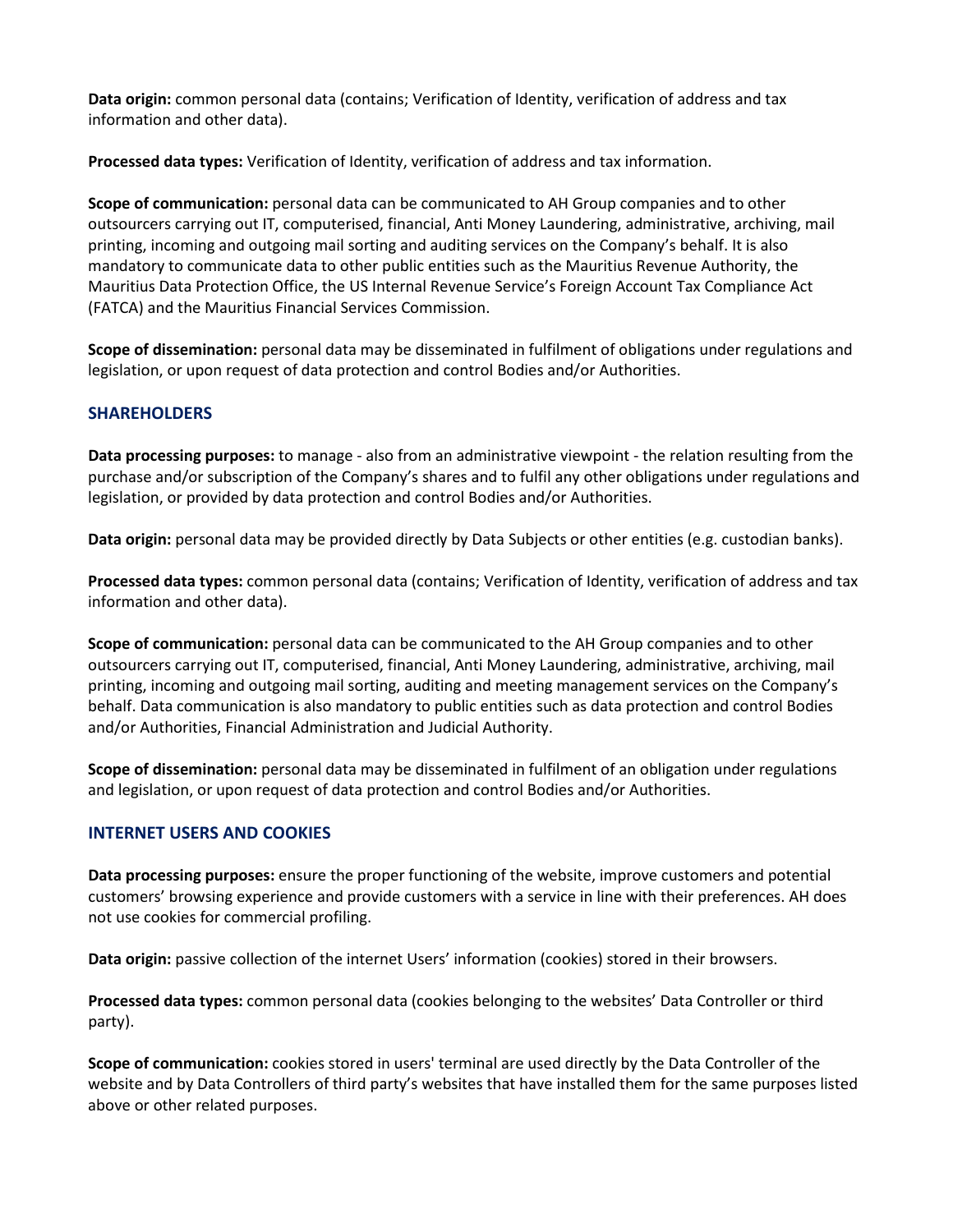#### **Scope of dissemination:** the Company does not disseminate any personal data.

#### **SUPPLIERS AND PROFESSIONALS**

**Data processing purposes:** to ensure the administrative and accounting management of existing relations and to fulfil any obligations under regulations and legislation, or provided by data protection and control Bodies and/or Authorities.

**Data origin:** personal data may be provided directly by Data Subjects or other entities (e.g. sector databases, Internet, relevant professional bodies etc.).

**Processed data types:** common personal (includes corporate) data.

**Scope of communication:** personal data can be communicated to AH Group companies and to other outsourcers carrying out administrative, IT, computerised, financial, archiving, mail printing, incoming and outgoing mail sorting and auditing services on our behalf. It is also mandatory to communicate data to other public entities such the Mauritius Revenue Authority, the Mauritius Data Protection Office, the US Internal Revenue Service's Foreign Account Tax Compliance Act (FATCA) and the Mauritius Financial Services Commission.

**Scope of dissemination:** the Company does not disseminate any personal data unless required by law.

#### **COUNTERPARTIES AND LAWYERS**

**Data processing purposes:** to allow for the management of insurance contracts (with specific reference to claim settlement, prevention and identification of frauds and relevant legal proceedings), and to fulfil administrative/accounting obligations within the relation as a collaborator between policyholders and lives assured.

**Data origin:** personal data may be provided directly by Data Subjects or other entities (e.g. life assured if different to the policyholder).

**Processed data types:** common personal (includes corporate) data.

**Scope of communication:** personal data can be communicated to AH Group companies and to other outsourcers carrying out administrative, IT, computerised, financial, archiving, mail printing, incoming and outgoing mail sorting and auditing services on the Company's behalf.

Data may also be communicated to AH Group companies for the prevention and identification of insurance frauds; by law or regulation some data may be communicated to the Mauritius Revenue Authority, the Mauritius Data Protection Office, the US Internal Revenue Service's Foreign Account Tax Compliance Act (FATCA) and the Mauritius Financial Services Commission.

**Scope of dissemination:** the Company does not disseminate any personal data unless required by law.

#### **PROFESSIONALS - INSURANCE ADJUSTERS AND TRUSTEES**

**Data processing purposes:** to ensure the management of existing relationships with our Company as collaborators also from an administrative and accounting point of view, and to fulfil any obligations under regulations and legislation, or provided by data protection and control Bodies and/or Authorities.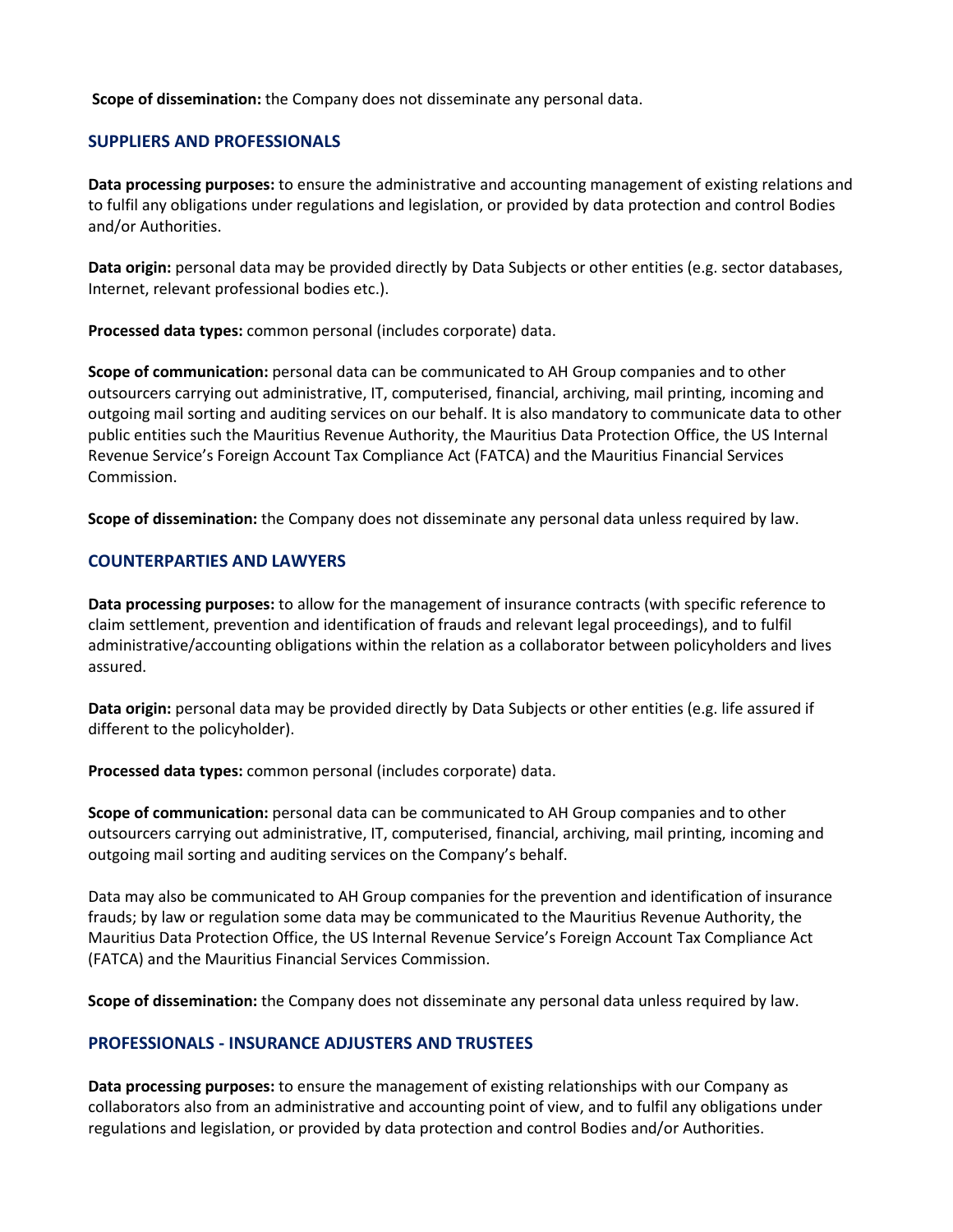**Data origin:** personal data may be provided directly by Data Subjects or other entities (e.g. sector databases, Internet, relevant professional bodies etc.).

**Processed data types:** common personal (includes corporate) data (contains; Corporate, Trust and Statutory documents, Verification of Identity, verification of address and tax information and other data).

**Scope of communication:** personal data can be communicated to entities included in the so-called "insurance chain": agents, financial advisors, insurance brokers; insurers, reinsurers; lawyers, insurance adjusters and health facilities. Such data can also be communicated to AH Group companies and to other outsourcers carrying out claim management, claim settlement, administrative, IT, computerised, financial, archiving, mail printing, incoming and outgoing mail sorting and auditing services on the Company's behalf. It is also mandatory to communicate data to other public entities such as the Mauritius Revenue Authority, the Mauritius Data Protection Office, the US Internal Revenue Service's Foreign Account Tax Compliance Act (FATCA) and the Mauritius Financial Services Commission.

**Scope of dissemination:** the Company does not disseminate any personal data unless required by law.

#### **WITNESSES**

**Data processing purposes:** to ensure claims management (with particular reference to claims settlement, prevention and identification of insurance frauds and related legal actions) and to fulfil any other obligations under Mauritius rules and regulations or provided by data protection and control Bodies and/or Authorities.

**Data origin:** personal data may be provided directly by Data Subjects or other entities (e.g. life assured)

**Processed data types:** common personal and judicial data if necessary.

**Scope of communication:** personal data can be communicated to subjects belonging to the so-called "insurance chain": policy holders, agents, financial advisors, insurance brokers, insurers and reinsurers; legal and medical advisers, technical advisers, insurance adjusters.

Such data can be also communicated to AH Group Companies and other outsourced service companies carrying out claims settlement and management, IT, computerised, financial, archiving, mail printing, incoming and outgoing mail sorting and auditing services on our behalf. Data may also be communicated to AH Group companies for the prevention and identification of insurance frauds.

Some data may be communicated to institutional bodies such as the Judicial Authority, police forces by law or regulatory bodies.

**Scope of dissemination:** the Company does not disseminate any personal data.

#### **EMPLOYEES**

Please refer to the section called "Privacy" published on the corporate Intranet.

## **Policies and Security**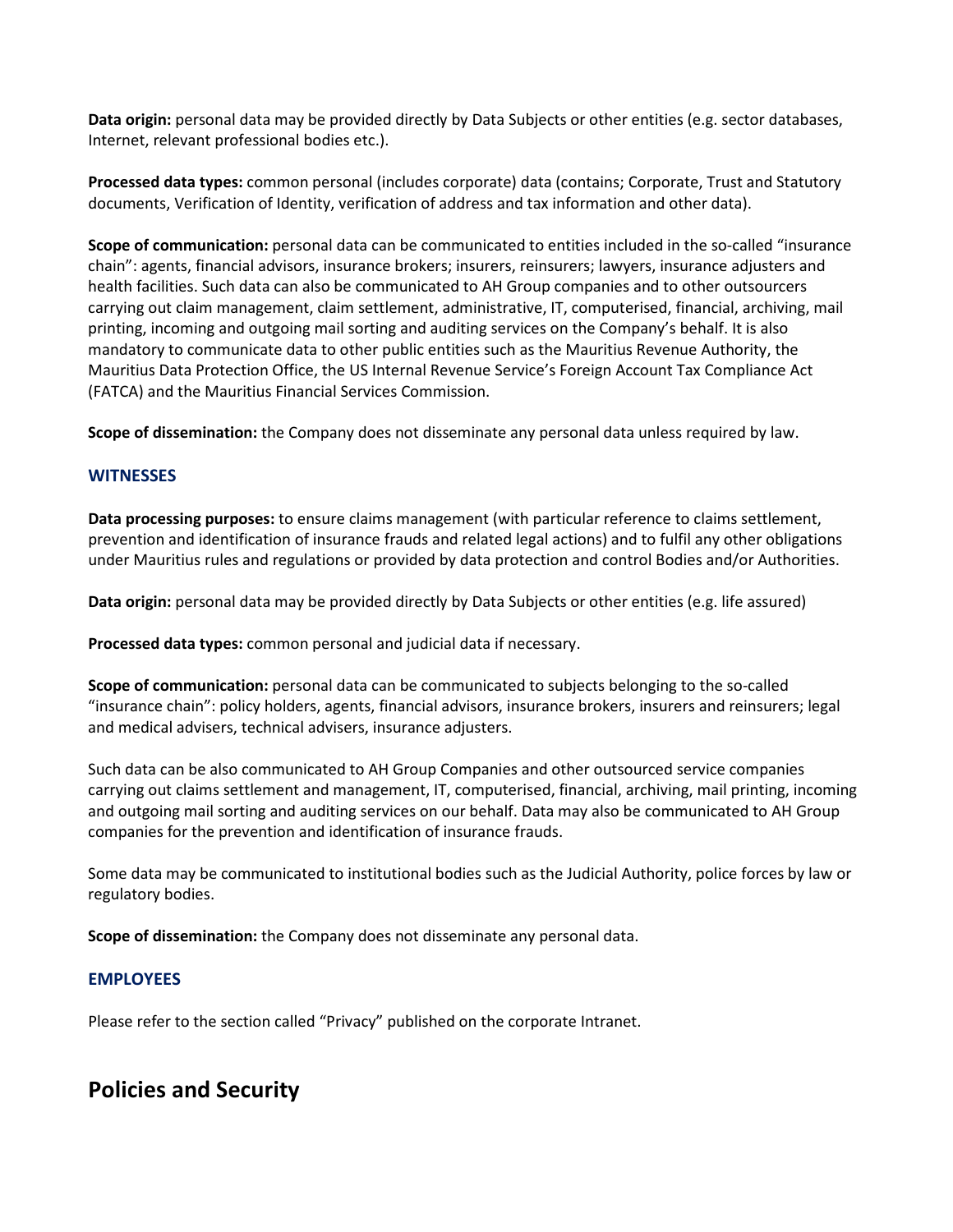AH, acting as Data Controller, attaches utmost importance to confidentiality, protection and safety of information, particularly personal data concerning the Company's customers, potential customers and other people who get in contact with the Company.

This section outlines the methods used to administer the Company's website with regard to the processing of users' personal data. This information is also provided to subjects interacting with the services provided over the Internet by AH (the Data Controller).

For this reason, internet surfers are invited to preliminarily visit the Company's Data Protection and Privacy Policy, which give an overview of the Company's guidelines on protection of personal data.

Information is provided for and applies to AH websites only. It is not applicable to any other website linked to the AH site.

Surfers are required to provide personal data only if they want to get in contact with or contract with AH. In such cases - totally voluntary - surfers are required to read the Information as established by the Law and to provide only data strictly necessary to handle their requests.

In compliance with the existing data protection legislation, AH have adopted a specific policy, as described in the AH data protection and privacy policy information section above.

Surfers browsing AH's website are not required to provide any personal data. However, as the technology used by the Company stores data concerning tools employed by users, which help track the latter.

On request AH will provide useful information on the methods of active and passive collection of information concerning subjects/means interacting with its website, as well as on the security measures taken by the Company.

While surfing a website, it is technically possible to collect data even without a user's explicit registration to the service or without the user's active role. This type of collection is called "passive data collection". The use of IP addresses, cookies and other session identifiers, internet tags, and surfing data, including the possibility to exclude them and their implications, are shown below.

As regards the passive data collection:

- the Company's website does not use IP address (Internet Protocol Addresses) to collect information. However, IP addresses are stored as surfing data;
- the Company's website uses surfing data as aggregate data for statistical purposes only;
- the Company's website uses its own and third parties' cookies and other session identifiers (technical and profiling). Technical cookies are used in order to make surfing possible or provide a service requested by the user. For these purposes consent is not required. Third parties' profiling cookies are not used for statistical purposes - in anonymous form or not - in order to provide users a service in line with their preferences. The cookies for commercial profiling are not used. It is possible to disable the use of cookies depending on the browser, even though in this case surfing may not be equally easy;
- the Company's website does not use Internet tags.

As regards the active data collection - if previewed - it is worth the following policy:

• E-Mail: Data received by e-mails sent via the Company's website is used to reply to requests only. This data is stored for statistical purposes only and to check whether there are any precedents.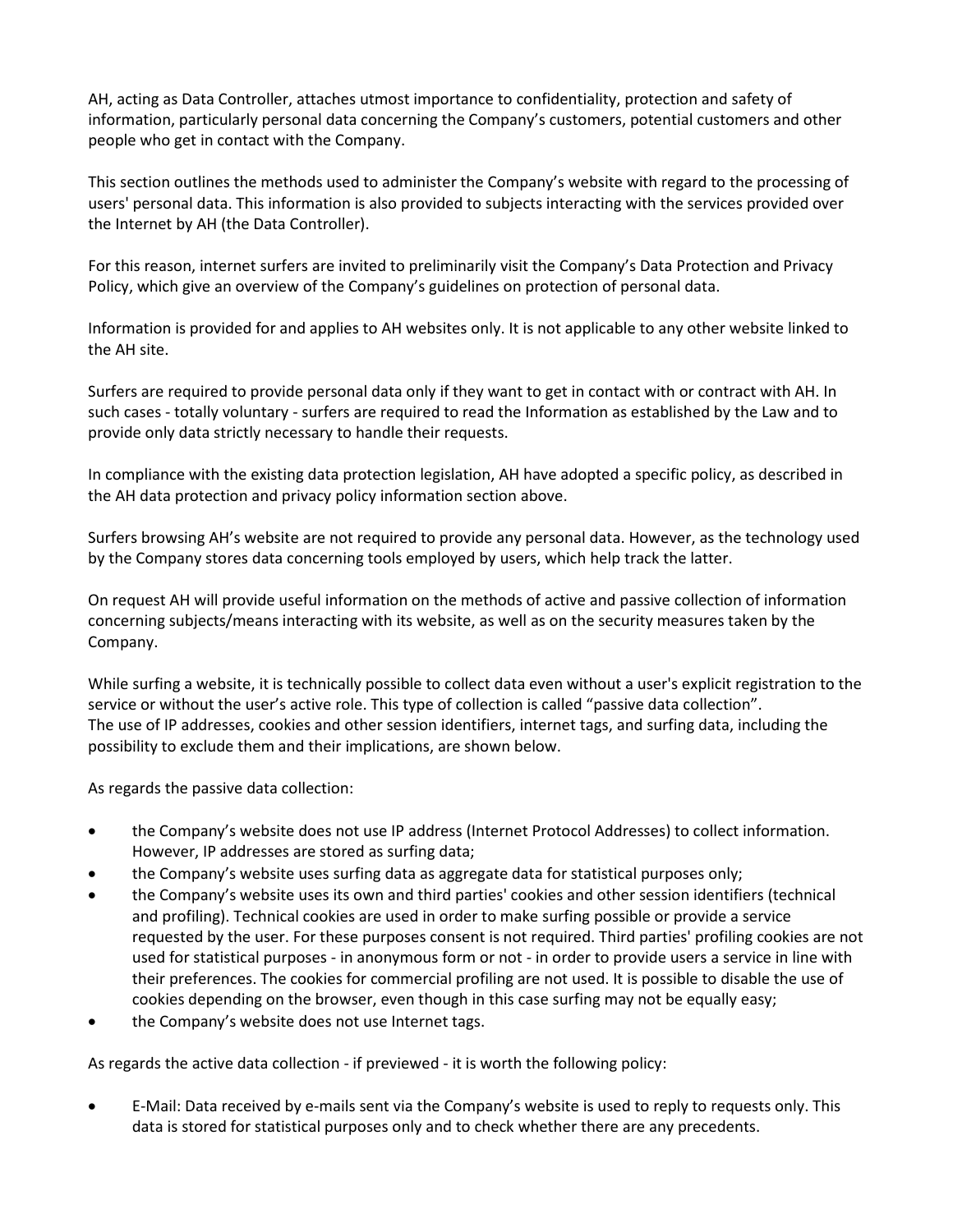- Names may be included in specific Mailing Lists only if expressly requested by Surfers wishing to receive certain documents (product literature, newsletters, etc.) on a periodical basis.
- Registration: To access a number of services, Surfers are required to fill in a specific form. This information is used to reply to the sender's request and to provide requested services only.

AH process personal data concerning third parties - insured people, real and potential customers, collaborators, etc. AH have always taken all necessary steps to guarantee data confidentiality and security, in line with new technological developments, particularly in the field of computer technology.

Pursuant to the existing personal data protection legislation, AH have adopted their own data protection and privacy policy which is based on the following points:

- The Data Controller is the Company, which has appointed a person in charge of the implementation of the data protection legislation at corporate level;
- Compliance Department has been appointed "the department responsible for replying to Data Subjects in the event they exercise their rights under the Data Protection Bill 2017". Data Subjects may apply to the Compliance Department to exercise their rights of access and obtain any further information on data protection and privacy;
- Data Processors have been appointed to guarantee compliance with legislation;
- Those who process personal data are referred to as "Persons in charge of the processing". They have been provided with specific instructions, processes and benefit from an ongoing training programme;
- Due to specific technical and organisational requirements, the Company avails itself of third parties who are responsible for parts of the process. They may act in their capacity as "Persons in charge of the processing", or "Data Processors" of the Company, or operate autonomously as "Data Controllers" of subsequent processing having the same purposes as the Company.

The Company can only access personal information as is strictly necessary to perform specific services or for the purposes for which such information has been collected by providing the specific Information (i.e.: on contracts for Life and for Non-life business). Particular importance is attached to sensitive data, which is processed only after having ascertained that processing of such data in anonymous form (on a case by case basis) is not possible.

The Company shall process all personal information by taking all necessary physical and IT security measures, in accordance with the arrangements laid down in the Data Protection Bill 2017 and any regulations thereto attached.

At the end of the processing, the Company shall store processed data and, if such obligation does not exist or if such term has elapsed, shall erase or anonymise the data.

Data Subjects may apply to the Company and its Compliance Department for any information on personal data, namely:

- to obtain confirmation as to whether or not personal data concerning him/her exists and communication of such data in intelligible form;
- to be informed of the source of the personal data, of the purposes and methods of the processing and of the logic applied to the processing if the latter is carried out thanks to electronic means;
- to obtain a list of the entities or categories of entity to whom or which the personal data may be communicated and who may get to know said data in their capacity as data processor(s) or person(s) in charge of the processing;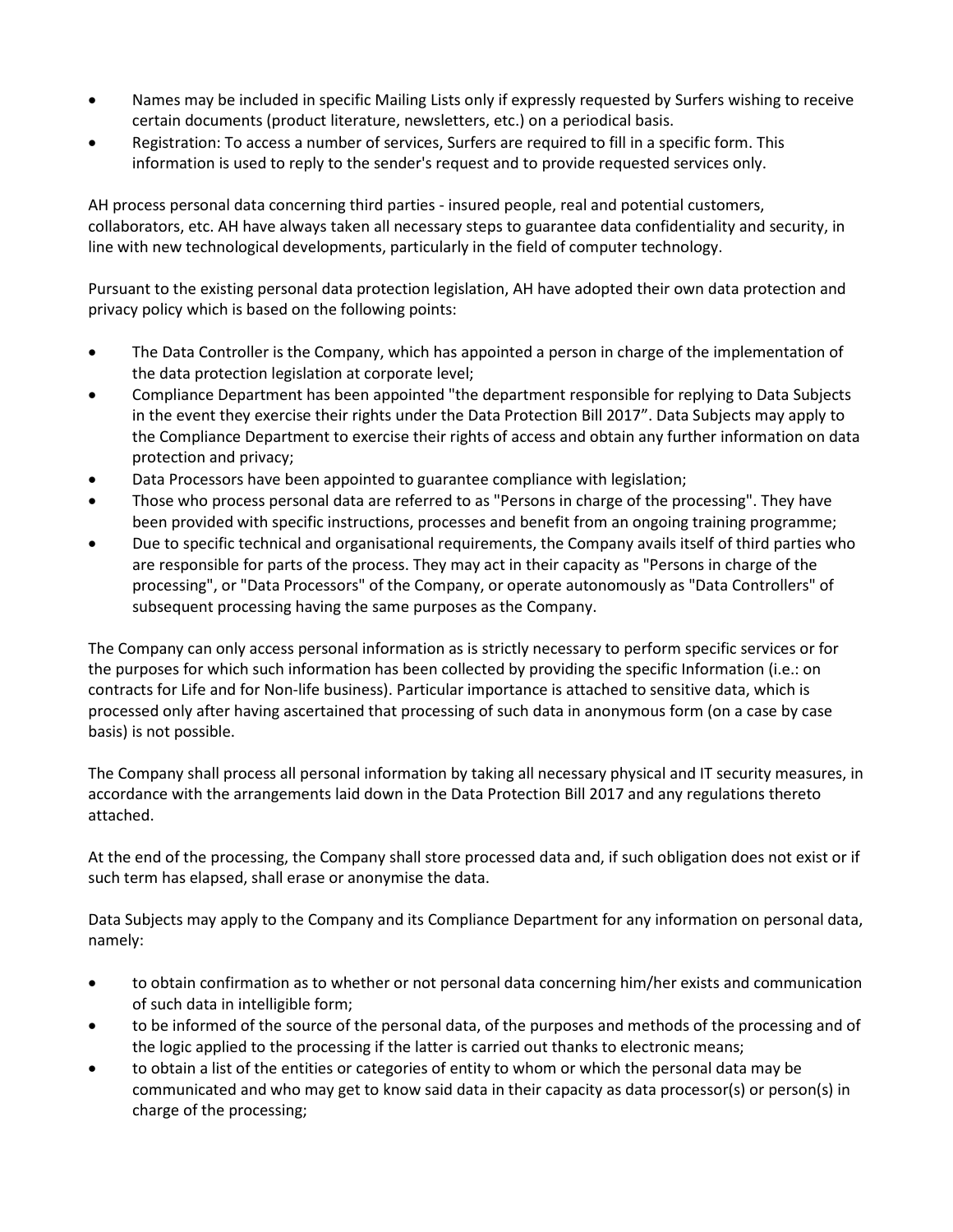- to require the updating or rectification of the processed data, and erasure, anonymisation or blocking of data that has been processed unlawfully;
- to object, in whole or in part, to the processing of personal data concerning him/her on legitimate grounds or for commercial purposes.

Data Subjects request for information on his/her personal data will be logged in the Company's register per Schedule 1 of this policy.

Should the Data Subject no be fully satisfied, the Data Subject has the right to complain via our website. A complaints policy is also on the Website to guide Data Subjects. All complaints will be registered in the Company's register per Schedule 3.

## **Glossary**

**'Processing'** shall mean any operation, or set of operations, carried out with or without the help of electronic or automated means, concerning the collection, recording, organisation, keeping, interrogation, elaboration, modification, selection, retrieval, comparison, utilization, interconnection, blocking, communication, dissemination, erasure and destruction of data, whether the latter are contained or not in a database.

**'Personal data'** shall mean any information relating to natural persons that are or can be identified, even indirectly, by reference to any other information including a natural person's name (as well as any former names, any other names used and other aliases), their current residential address, date and place of birth, nationality and any occupation, public position held and where appropriate the name of the employer. Personal data shall also include documentation obtained and retained to verify the information provided by natural persons.

**'Corporate data'** shall mean any information relating to legal persons (bodies corporate, partnerships, associations or any other body of persons other than legal arrangements) that are or can be identified, even indirectly, by reference to any other information including a legal person's name, incorporation number, date and country of incorporation or registration, registered office address and principal place of business, the legal status of the legal person. Corporate data shall also include documentation obtained and retained to verify the information provided by legal persons.

**'Sensitive data'** shall mean personal data allowing the disclosure of racial or ethnic origin, religious, philosophical or other beliefs, political opinions, membership of parties, trade unions, associations or organizations of a religious, philosophical, political or trade-unionist character, as well as personal data disclosing health and sex life.

**'Judicial data'** shall mean personal data disclosing the criminal records, administrative sanctions and the relevant current charges, or the status of being either defendant or the subject of criminal investigations.

**'Data controller'** shall mean any natural or legal person, public administration, body, association or other entity that is competent, also jointly with another data controller, to determine purposes and methods of the processing of personal data and the relevant means, including security matters.

**'Data processor'** shall mean any natural or legal person, public administration, body, association or other agency that processes personal data on the controller's behalf.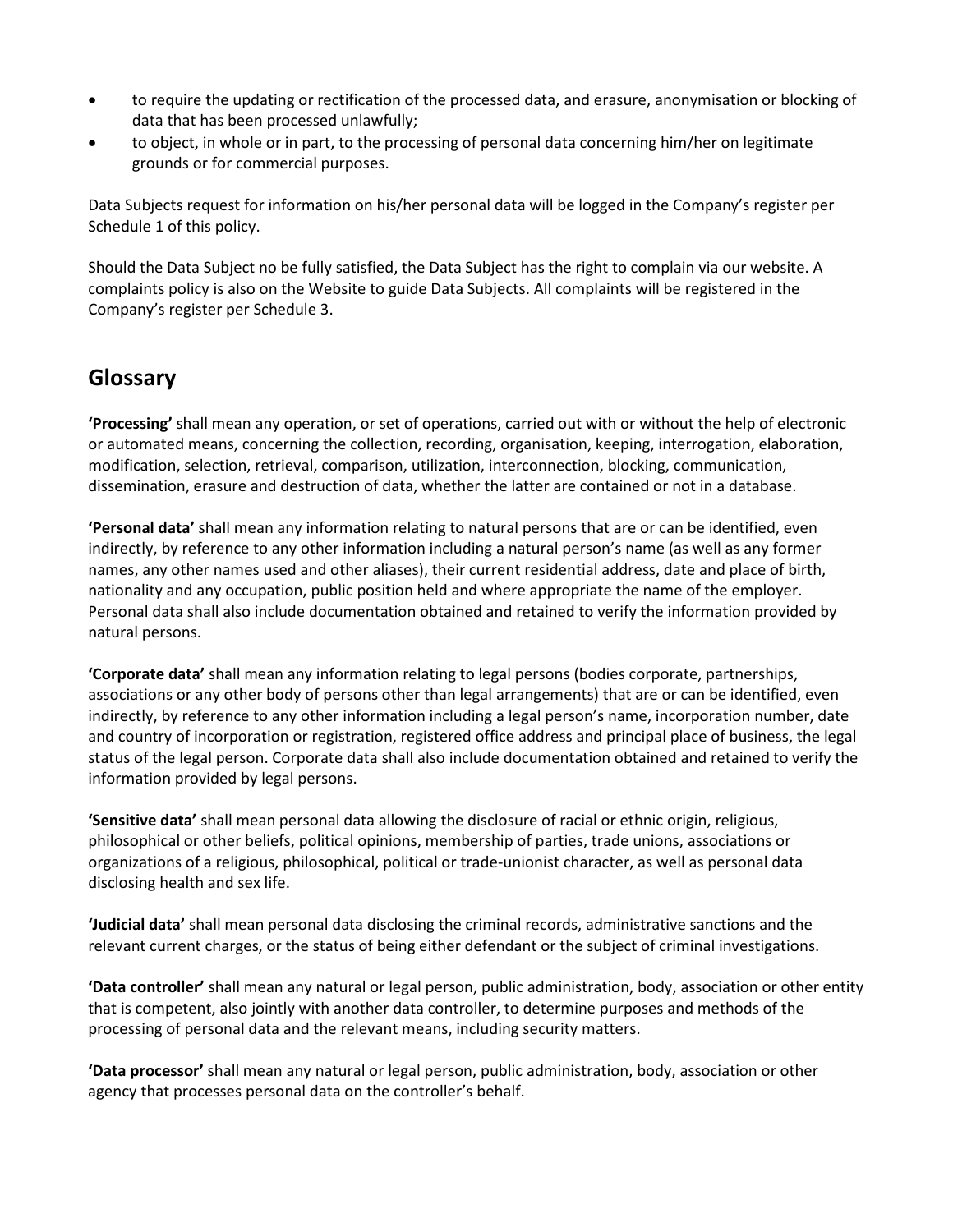**'Persons in charge of the processing"** shall mean the natural persons that have been authorised by the data controller or processor to carry out processing operations.

**'Information to Data Subjects'** The Data Subject as well as any entity from whom or which personal data are collected shall be preliminarily informed, either orally or in writing, as to:

- a) the purposes and modalities of the processing for which the data are intended;
- b) the obligatory or voluntary nature of providing the requested data;
- c) the consequences if (s)he fails to reply;
- d) the entities or categories of entity to whom or which the data may be communicated, or who/which may get to know the data in their capacity as data processors or persons in charge of the processing, and the scope of dissemination of said data;
- e) the rights of Data Subjects as per the Data Protection Bill 2017;
- f) the identification data concerning the data controller and, where designated, the data controller's representative. If several data processors have been designated by the data controller, at least one among them shall be referred to and the mechanisms for easily accessing the updated list of data processors shall be specified.

**'Data Subject'** shall mean any natural person that is the subject of the personal data.

#### **"Right to Access Personal Data and other Rights"**

- a) A Data Subject shall have the right to obtain confirmation as to whether or not personal data concerning him exist, regardless of their being already recorded, and communication of such data in intelligible form.
- b) A Data Subject shall have the right to be informed:
	- a) of the source of the personal data;
	- b) of the purposes and methods of the processing;
	- c) of the logic applied to the processing, if the latter is carried out with the help of electronic means;
	- d) of the identification data concerning data controllers, data processors and the representative designated;
	- e) of the entities or categories of entity to whom or which the personal data may be communicated and who or which may get to know said data in their capacity as designated representative(s) in the State's territory, data processor(s) or person(s) in charge of the processing.
- c) A Data Subject shall have the right to obtain:
	- a) updating, rectification or, where interested therein, integration of the data;
	- b) erasure, anonymisation or blocking of data that have been processed unlawfully, including data whose retention is unnecessary for the purposes for which they have been collected or subsequently processed;
	- c) certification to the effect that the operations as per letters a) and b) have been notified, as also related to their contents, to the entities to whom or which the data were communicated or disseminated, unless this requirement proves impossible or involves a manifestly disproportionate effort compared with the right that is to be protected.
- d) A Data Subject shall have the right to object, in whole or in part:
	- a) on legitimate grounds, to the processing of personal data concerning him/her, even though they are relevant to the purpose of the collection;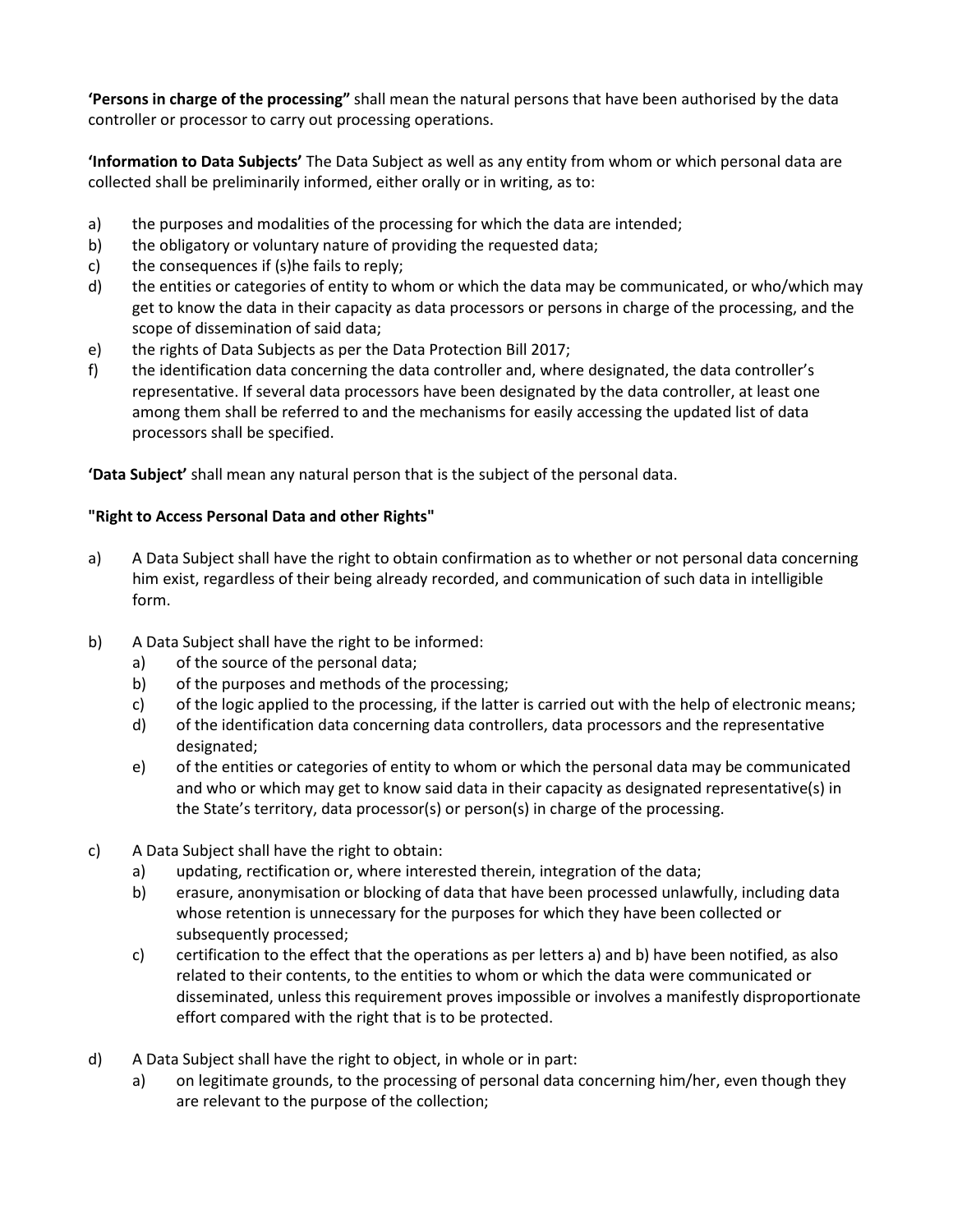b) to the processing of personal data concerning him/her, where it is carried out for the purpose of sending advertising materials or direct selling or else for the performance of market or commercial communication surveys.

**"Consent"** Processing of personal data by private entities shall only be allowed if the Data Subject gives his/her express consent. The Data Subject's consent may refer either to the processing as a whole or to one or more of the operations thereof. The Data Subject's consent shall only be deemed to be effective if it is given freely and specifically with regard to a clearly identified processing operation, if it is documented in writing, and if the Data Subject has been provided with the necessary information. Consent shall be given in writing if the processing concerns sensitive data.

**'Communication'** shall mean disclosing personal data to one or more identified entities other than the Data Subject, the data controller's representative in the State's territory, the data processor and persons in charge of the processing in any form whatsoever, including by making available or interrogating such data.

**'Dissemination'** shall mean disclosing personal data to unidentified entities, in any form whatsoever, including by making available or interrogating such data.

**'Outsourcer'** shall mean any external supplier entrusted with the Company's activities and processes.

## **Data Breach**

AH while having procedures in place to ensure that Data is secured for each Data Subject, acknowledges that personal data breaches may occur.

- a) In the case of a personal data breach, the Data Controller shall without undue delay and, where feasible, not later than 72 hours after having become aware of it, notify the data breach to the Commissioner.
- b) The notification referred to above shall
	- describe the nature of the personal data breach, including where possible, the categories and approximate number of Data Subjects and the categories and approximate number of data records concerned;
	- communicate the name and contact details of any appropriate Data Protection Officer or other contact point where more information may be obtained; and
	- recommend measures to address the data breach, including, where appropriate, measures to mitigate the possible adverse effects of the breach.
- c) The Data Controller shall specify the facts relating to the data breach, its effects and the remedial action taken so as to enable the Commissioner to verify compliance with the Data Protection Bill 2017.

Where a personal data breach is likely to result in a high risk to the rights and freedoms of a Data Subject, the Data Controller shall, after the notification referred to above, communicate the data breach to the Data Subject without undue delay.

The communication to the Data Subject shall describe in clear language the nature of the data breach and set out the information and the recommendations provided above.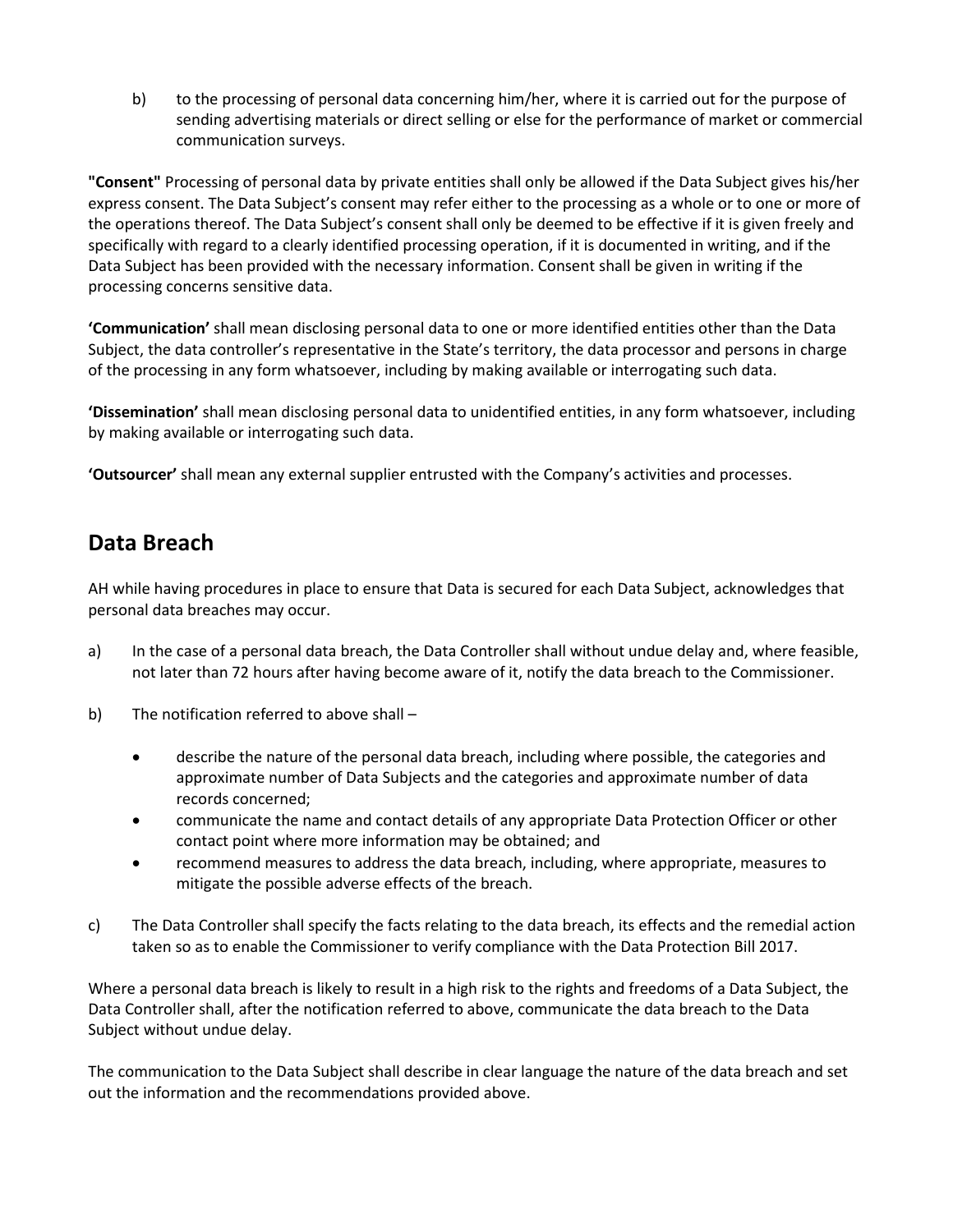The communication of a personal data breach to the Data Subject shall not be required where –

- a) the Data Controller has implemented appropriate technical and organisational protection measures, and those measures were applied to the data affected by the breach, in particular, those that render the data unintelligible to any person who is not authorised to access it, such as encryption;
- b) the Data Controller has taken subsequent measures to ensure that the high risk to the rights and freedoms of the Data Subject referred to above is no longer likely to materialise; or
- c) it would involve disproportionate effort and the Data Controller has made a public communication or similar measure whereby the Data Subject is informed in an equally effective manner.

Where the Data Controller has not already communicated the personal data breach to the Data Subject, the Commissioner may, after having considered the likelihood of the data breach resulting in a high risk, require it to do so.

Records of any breach will be kept in AH's Register of Breaches per Schedule 2 of this policy.

## **Duty to Destroy Data**

Pursuant to the Financial Service Act 2007, AH has an obligation keep data for a period of at least 7 years after the completion of the transaction to which it relates.

Where the purpose for keeping personal (including corporate) data has lapsed, AH shall –

- a) destroy the data as soon as is reasonably practicable; and
- b) notify any processor holding the data.

Any processor who receives notification under Rights to Access Personal Data above shall, as soon as is reasonably practicable, destroy the data specified by the Data Controller.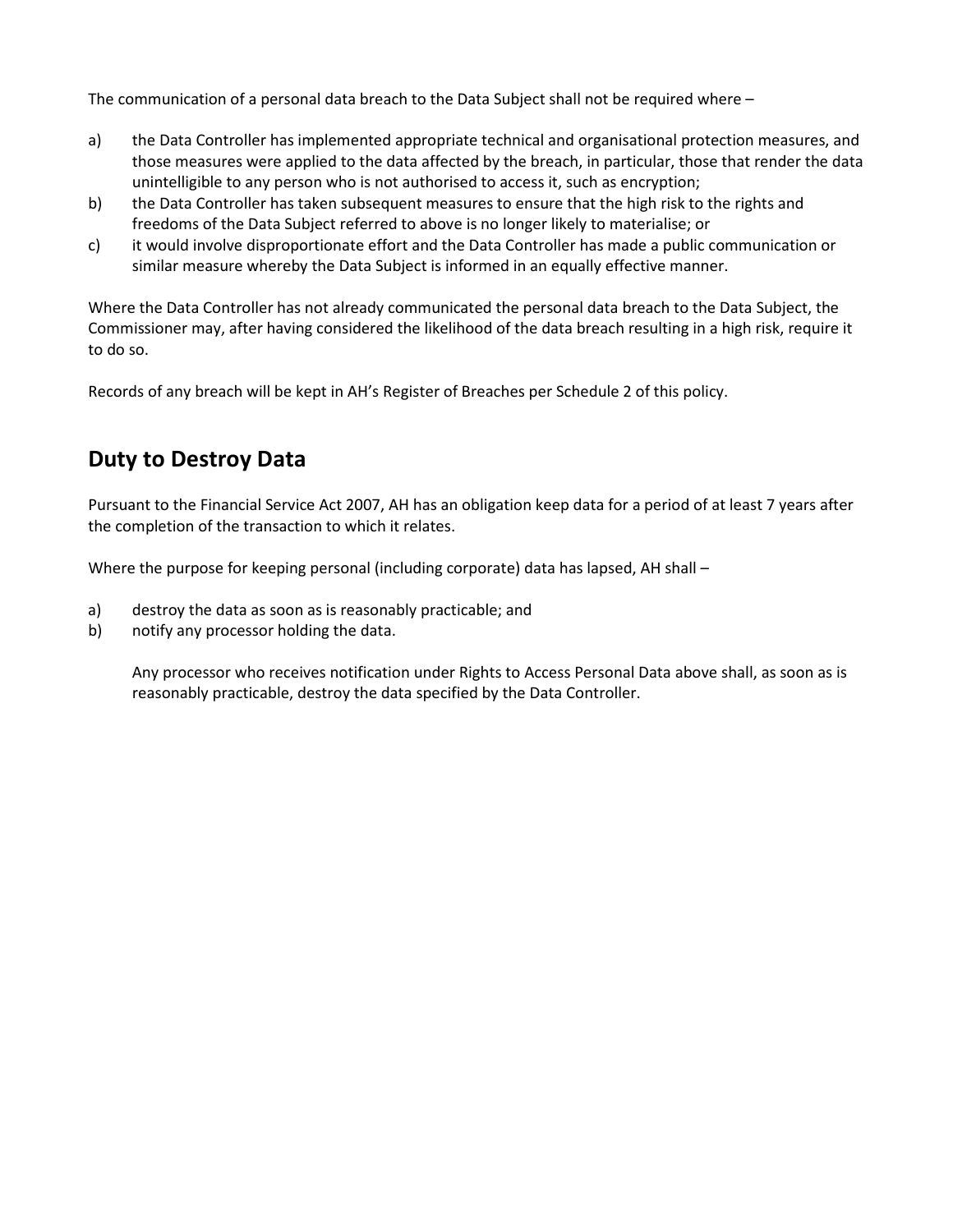# **Schedule 1 – Register of Data Requests**

### **INTERNATIONAL ASSURANCE LIMITED PCC**

| - - -                            |          |            |         |                 |              |          |          |              |          |
|----------------------------------|----------|------------|---------|-----------------|--------------|----------|----------|--------------|----------|
| <b>Register of Data Requests</b> |          |            |         |                 |              |          |          |              |          |
| Date of                          | Team     | Name of    | Details | Date of         | Details of   | Date of  | Data     | Data         | Comments |
| Initial                          | Member   | Client and | of      | Acknowledgement | Response to  | Response | request  | Officer Sign |          |
| Request                          | Assigned | IW Number  | request |                 | Data Subject |          | Resolved | Off          |          |
|                                  |          |            |         |                 |              |          |          |              |          |
|                                  |          |            |         |                 |              |          |          |              |          |
|                                  |          |            |         |                 |              |          |          |              |          |
|                                  |          |            |         |                 |              |          |          |              |          |
|                                  |          |            |         |                 |              |          |          |              |          |
|                                  |          |            |         |                 |              |          |          |              |          |
|                                  |          |            |         |                 |              |          |          |              |          |
|                                  |          |            |         |                 |              |          |          |              |          |
|                                  |          |            |         |                 |              |          |          |              |          |
|                                  |          |            |         |                 |              |          |          |              |          |
|                                  |          |            |         |                 |              |          |          |              |          |
|                                  |          |            |         |                 |              |          |          |              |          |
|                                  |          |            |         |                 |              |          |          |              |          |
|                                  |          |            |         |                 |              |          |          |              |          |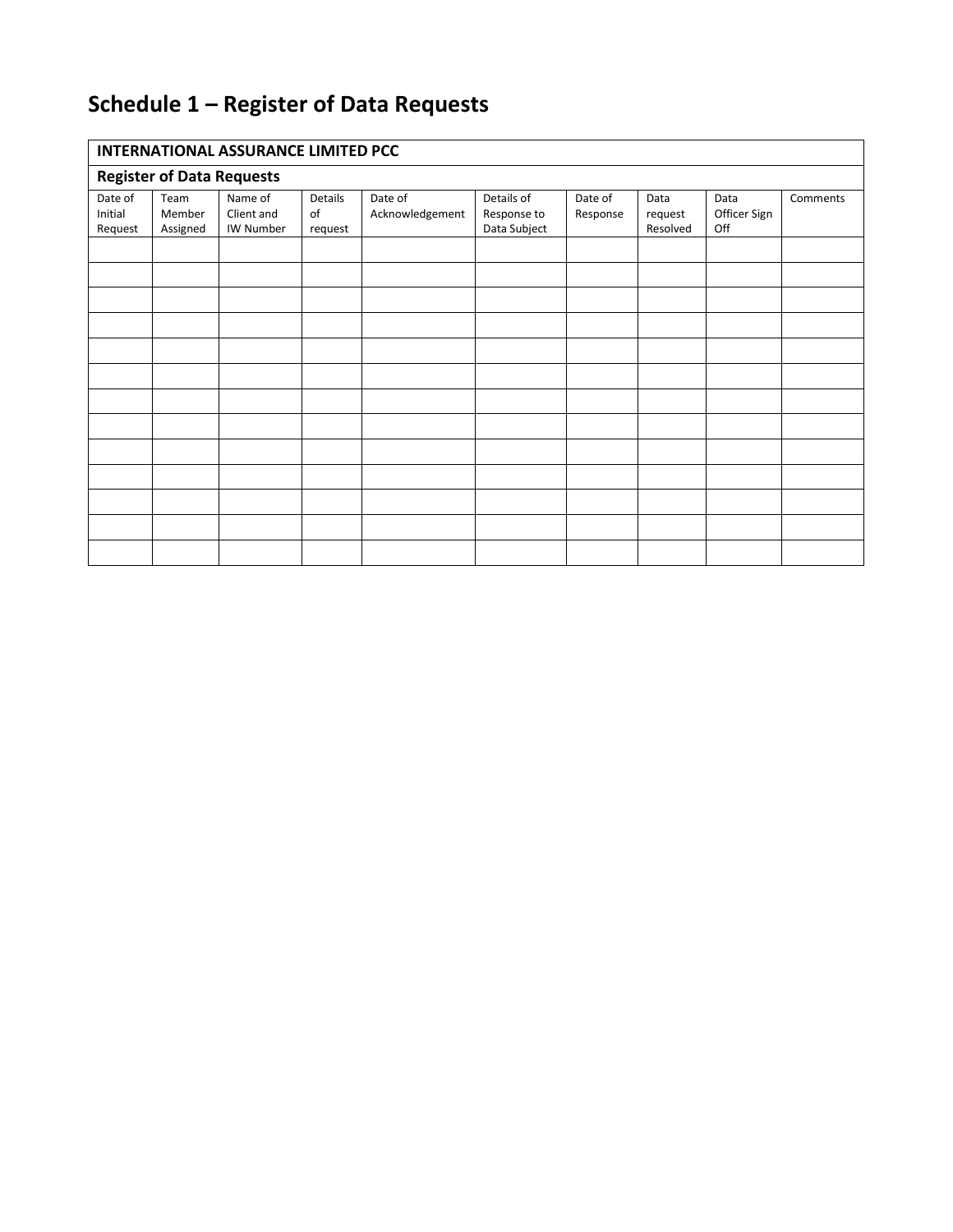# **Schedule 2 – Register of Breach to Data Subject**

| <b>INTERNATIONAL ASSURANCE LIMITED PCC</b> |                          |                                    |                                                       |                                                    |                                             |                            |                             |          |  |
|--------------------------------------------|--------------------------|------------------------------------|-------------------------------------------------------|----------------------------------------------------|---------------------------------------------|----------------------------|-----------------------------|----------|--|
| <b>Register of Breach to Data Subject</b>  |                          |                                    |                                                       |                                                    |                                             |                            |                             |          |  |
| Date of<br>Initial<br>Breach               | Details of<br>the Breach | Name of<br>Client and IW<br>Number | Date of<br>Disclosure of<br>Breach to<br>Data Subject | Date of Disclosure<br>of Breach to<br>Commissioner | Details of<br>Response from<br>Data Subject | Data<br>Breach<br>Resolved | Data<br>Officer Sign<br>Off | Comments |  |
|                                            |                          |                                    |                                                       |                                                    |                                             |                            |                             |          |  |
|                                            |                          |                                    |                                                       |                                                    |                                             |                            |                             |          |  |
|                                            |                          |                                    |                                                       |                                                    |                                             |                            |                             |          |  |
|                                            |                          |                                    |                                                       |                                                    |                                             |                            |                             |          |  |
|                                            |                          |                                    |                                                       |                                                    |                                             |                            |                             |          |  |
|                                            |                          |                                    |                                                       |                                                    |                                             |                            |                             |          |  |
|                                            |                          |                                    |                                                       |                                                    |                                             |                            |                             |          |  |
|                                            |                          |                                    |                                                       |                                                    |                                             |                            |                             |          |  |
|                                            |                          |                                    |                                                       |                                                    |                                             |                            |                             |          |  |
|                                            |                          |                                    |                                                       |                                                    |                                             |                            |                             |          |  |
|                                            |                          |                                    |                                                       |                                                    |                                             |                            |                             |          |  |
|                                            |                          |                                    |                                                       |                                                    |                                             |                            |                             |          |  |
|                                            |                          |                                    |                                                       |                                                    |                                             |                            |                             |          |  |